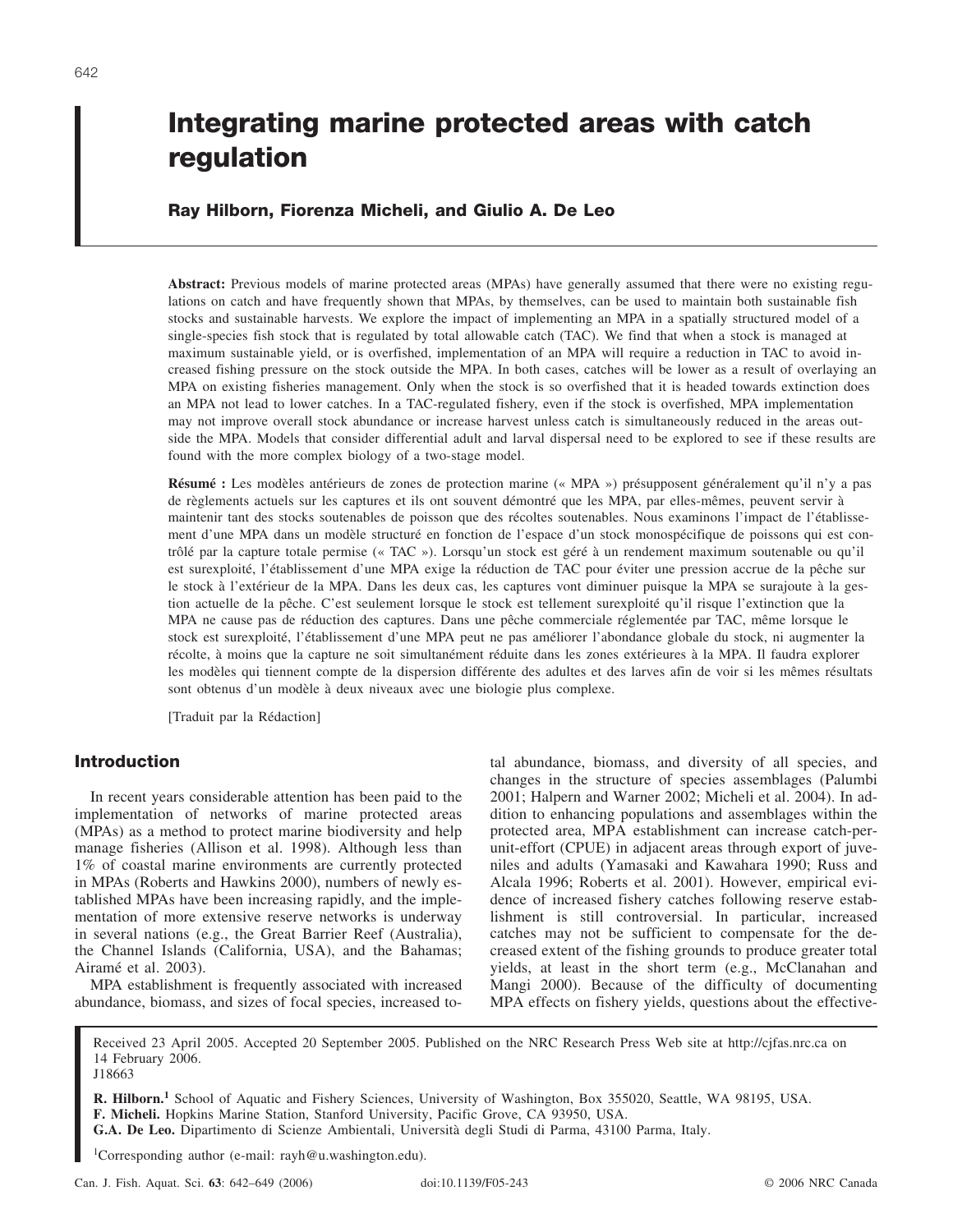ness of MPAs for fisheries management have been addressed largely through modeling (reviewed by Guenette et al. 1998; Botsford et al. 2003; Gerber et al. 2003).

Models of MPAs have shown that effects on yield depend on dispersal in the larval, juvenile, and adult stages, size and configuration of reserves, and status of the fishery. Over the past decade, models of MPAs have produced three generalizations about effects on fishery yields. First, MPA establishment is expected to increase yields when fishing effort cannot be controlled and populations would otherwise be overfished, but it is unlikely to improve yields of lightly fished fisheries (Holland and Brazee 1996; Sladek-Nowlis and Roberts 1999; Gerber et al. 2003). Second, for MPAs to be effective, rates of adult fish movement cannot be too high. As adult movement rates increase, larger MPAs are needed to achieve gains (Polacheck 1990). Species with low movement rates receive the greatest benefits from MPAs in terms of increased reproductive potential, but these benefits rarely move out of the reserve to contribute to the fishery. Thus, fishery gains are expected to be greatest for species with intermediate rates of movement (DeMartini 1993; Botsford et al. 2003). Finally, MPAs reduce variability in catches in the face of stochastic events such as recruitment failures (Sumaila 1998; Sladek-Nowlis and Roberts 1999) and make fisheries less sensitive to uncertainty in fishing mortalities (Lauck et al. 1998; Mangel 2000).

Much of the traditional analysis focuses on how MPAs compare with conventional fishery management using size limits, effort control, or regulation of total catch (TAC). Models addressing this question indicate that the effect of reserves on yields is similar to increasing the age of first capture or to reducing effort (Botsford et al. 2003). In their classic analysis, Beverton and Holt (1957) examined the effects of using reserves as a management tool by assuming that after reserve establishment, fishing effort would become concentrated in a smaller area and that movement between unfished and fished areas is in proportion to abundances in the source area. As the extent of the unfished area increases, the shape of the relationship between yield per recruit and fishing mortality changes in a similar way to what results from assuming greater age limits (Beverton and Holt 1957; Guenette et al. 1998). As noted above, both large unfished areas and high age limits maintain high yields when the population is overfished. Several models have indicated that the establishment of MPAs is equivalent to a reduction in fishing mortality rate in a nonspatial management context (Quinn et al. 1993; Holland and Brazee 1996; Hastings and Botsford 1999). In particular, Hastings and Botsford (1999) showed that for species with sedentary adults, dispersal through a larval pool, and postdispersal density dependence, the selection of optimal MPA size is mathematically identical to the determination of optimal fishing mortality rate.

In most developed countries where large-scale MPA networks are being proposed, existing fisheries management systems are in place, which include gear, effort, and often TAC limitation. Thus, in practice, MPAs will not be established as alternatives to existing fisheries management, but as additions to it. Accordingly, models have either removed fishing effort as a function of reserve size or have increased fishing mortality outside MPAs (e.g., Beverton and Holt 1957; Holland and Brazee 1996). Spatial analyses of fishermen redistribution among patchy resources indicate that fishermen behavior needs to be integrated within models (e.g., Sancherico and Wilen 1999; Stefansson and Rosenberg 2005). Stefansson and Rosenberg (2005) explored regulatory structures that mixed effort controls, total catch controls, and closed areas and concluded that a mix of these three approaches provided the best combination of economic yield and buffering against uncertainty. Rodwell and Roberts (2004) explored the consequences of reserves under constant harvest rate TACs but assumed that the TAC depended only on the population outside the reserve, thus there was implicitly a TAC reduction at the time of TAC implementation. Thus MPA establishment also implied TAC reduction. To our knowledge, no study has examined the effects of establishing MPAs within an existing management system when the spatial dynamics of target populations, fishing fleet, and regulated catches are included.

The purpose of this paper is to explore the consequences of imposing a system of MPAs on top of an existing fisheries management system that limits catches by setting an annual TAC. We specifically test the hypotheses that establishment of MPAs will increase both population abundance and fisheries yields. To do this we use the spatially explicit model described below.

## **Materials and methods**

Our model assumes a linear array of 100 areas such as might occur along a coastline. The underlying assumptions are logistic growth in each area, with movement each year distributing individuals to other areas as a decreasing function of distance to those areas. A list of symbols used in the equations is provided in Table 1.

The basic model equations for each area before movement are logistic growth with harvesting:

$$
(1) \qquad N'_{i,t+1} = \left( N_{i,t} + N_{i,t} r \left( 1 - \frac{N_{i,t}}{k} \right) - u_{i,t} N_{i,t} \right)
$$

The fish are then moved according to a movement probability matrix:

(2) 
$$
N_{i,t+1} = \sum_{j=1}^{n} N'_{j,t+1} p_{j,i}
$$

The movement matrix is calculated by assuming that the movement probability has a normal shape centered on the area of origin:

(3) 
$$
p'_{j,i} = \exp\left(-\frac{(i-j)^2}{2m^2}\right)
$$

which is normalized to sum to one for each donor area:

(4) 
$$
p_{j,i} = \frac{p'_{j,i}}{\sum_{i} p'_{j,i}}
$$

This model is highly simplistic in that there is no spatial heterogeneity and no stochasticity in the dispersal process.

We assume that the population initially is at some fraction of its carrying capacity: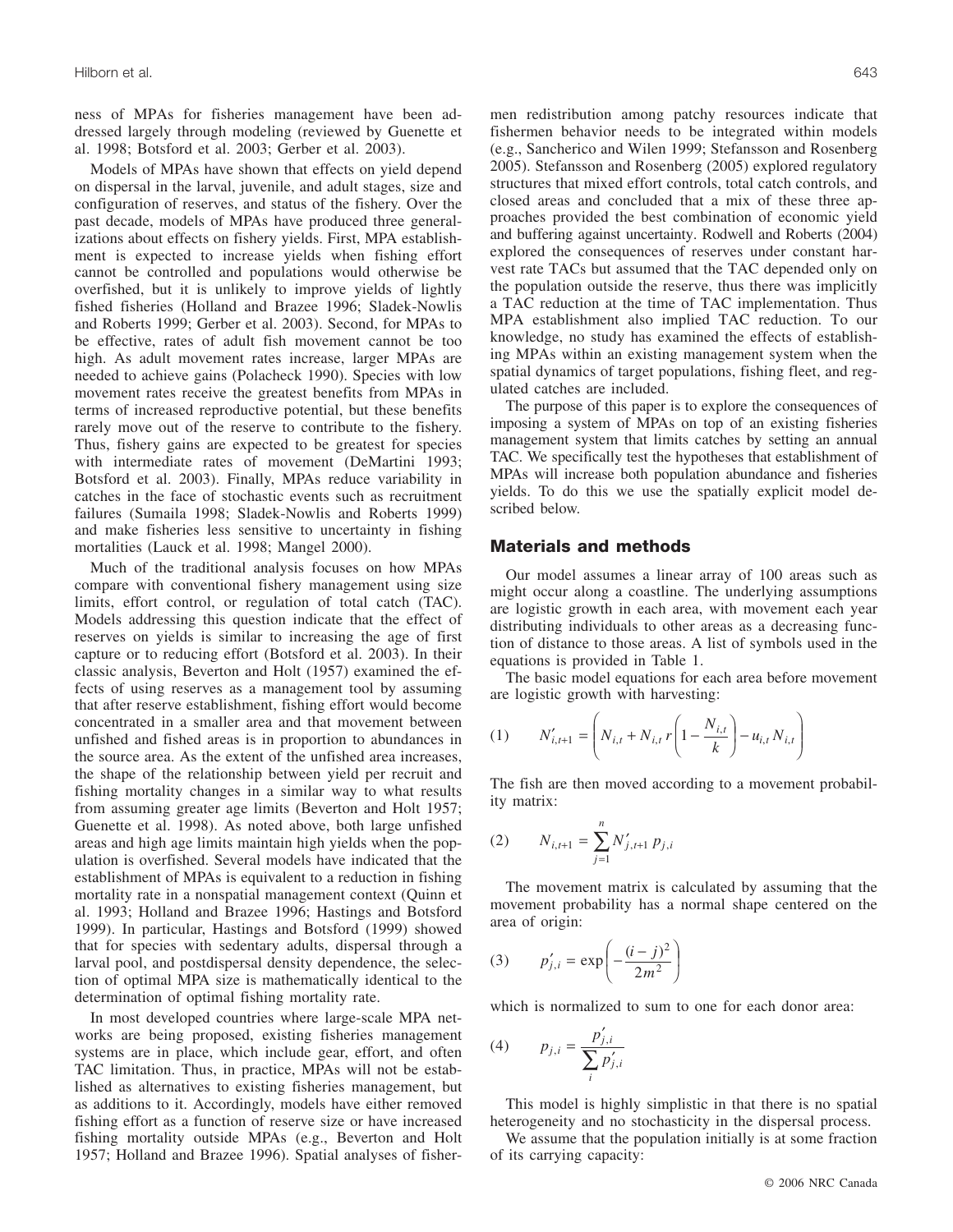| Symbol           | Definition                                                                                          |
|------------------|-----------------------------------------------------------------------------------------------------|
| $\overline{A}$   | Number of areas in the reserve                                                                      |
| B                | Total number of boats in the entire model                                                           |
| $B'_{i,t}$       | Intermediate variable that is the relative number of boats in an area                               |
| $B_{i,t}$        | Number of boats in area $i$ at time $t$                                                             |
| $\mathcal{C}$    | Parameter that determines how boats aggregate in areas of the most abundance                        |
| $\overline{d}$   | Initial population size as a fraction of carrying capacity                                          |
| $\boldsymbol{I}$ | Intercept of the catch vs. stock size relationship                                                  |
| K                | Carrying capacity in each area                                                                      |
| $\boldsymbol{m}$ | Movement distance parameter                                                                         |
| $\widetilde{N}$  | Maximum abundance of fish outside the reserve                                                       |
| $N'_{i,t}$       | Number of individuals in area $i$ at time $t$ before movement                                       |
| $N_{i,t}$        | Number of individuals in area $i$ at time $t$ after movement                                        |
| $p_{i,j}$        | Probability of an individual moving from area $i$ to area $j$                                       |
| q                | Fraction of the stock in an area harvested by each boat                                             |
| r                | Intrinsic rate of increase in each area                                                             |
| S                | Slope of the catch vs. stock size relationship                                                      |
| TAC,             | Total allowable catch over all areas in year $t$                                                    |
| $u_{i,t}$        | Fraction harvested in area $i$ at time $t$                                                          |
| Z.               | Proportional reduction in fishing effort in all areas required to make total catch equal to the TAC |

**Table 1.** List of symbols.

$$
(5) \qquad N_{i,1} = dK_i
$$

## **Reserve implementation and harvest**

A total of *a* areas are set aside in a reserve, in the middle of the total linear array of areas. The year of first establishment of the MPA is adjustable.

Boats are allocated to areas based on the abundance of fish in the areas outside the reserve, no vessels fish inside the reserve. Let  $\tilde{N}$  be the maximum abundance outside the marine reserve in any given year; the following two-step process allocates boats along the fishery (subscripts for time have been dropped for simplification):

(6) 
$$
\begin{cases} B'_{i} = \exp \left[ -c \left( 1 - \frac{N_{i}}{\tilde{N}} \right) \right] & \text{if area } i \text{ is not in a reserve} \\ B'_{i} = 0 & \text{if area } i \text{ is in a reserve} \end{cases}
$$

$$
B_i = B \frac{B'_i}{\sum_i B'_i}
$$

These equations cause boats to concentrate in places of highest fish abundance. Therefore as the value of *c* increases, the concentration of boats also increases.

The fraction harvested in each area is determined by the number of boats, the efficiency of boats (*q*), and a scaling factor when regulations reduce the allowable catch (*z*).

$$
(7) \qquad u_{i,t} = B_{i,t} q z
$$

## **Regulations**

Each year, the fishing vessels are allowed to operate until the overall catch equals the annual limit, namely the TAC. The TAC can be set through a flexible rule (Hilborn and Walters 1992) that can represent a constant harvest rate, a fixed escapement, a constant catch, and many intermediate policies, that is

$$
(8) \qquad \text{TAC}_t = \left[ I + s \sum_A N_{i,t} \right]
$$

where  $I$  is the intercept and  $s$  is the slope of a relationship between TAC and total number of fish summed over all areas inside and outside the MPA. If *I* is set to 0, then *s* represents a constant harvest rate. For instance, TAC can be computed by setting the harvesting rate to the value *s* that would guarantee the maximum sustainable yield (MSY) in an homogeneous population with the same demographic parameters (reproductive rate and carrying capacity) but no spatial dynamics of the larvae and (or) fishes and of the fleet and no restriction to the fishing areas.

If the catch that would occur without regulation is less than the TAC, then the regulations have no effect. If the catch that would occur without regulation is greater than the TAC, then the catch in each area is reduced proportionally so that the total catch is equal to the TAC by adjusting the scaling factor *z*.

$$
(9) \qquad z = \frac{\text{TAC}_{t}}{\sum_{i} qB_{i,t}N_{i,t}}
$$

Total

As a consequence, the total effective harvest in any given year is computed as follows:

harvest<sub>t</sub> = 
$$
\sum_{i} u_{i,t} N_{i,t}
$$
  
\n= 
$$
\begin{cases}\n\sum_{i} q B_{i,t} N_{i,t} & \text{if } \sum_{i} q B_{i,t} N_{i,t} < \text{TAC}_t \\
\text{TAC}_t & \text{if } \sum_{i} q B_{i,t} N_{i,t} \geq \text{TAC}_t\n\end{cases}
$$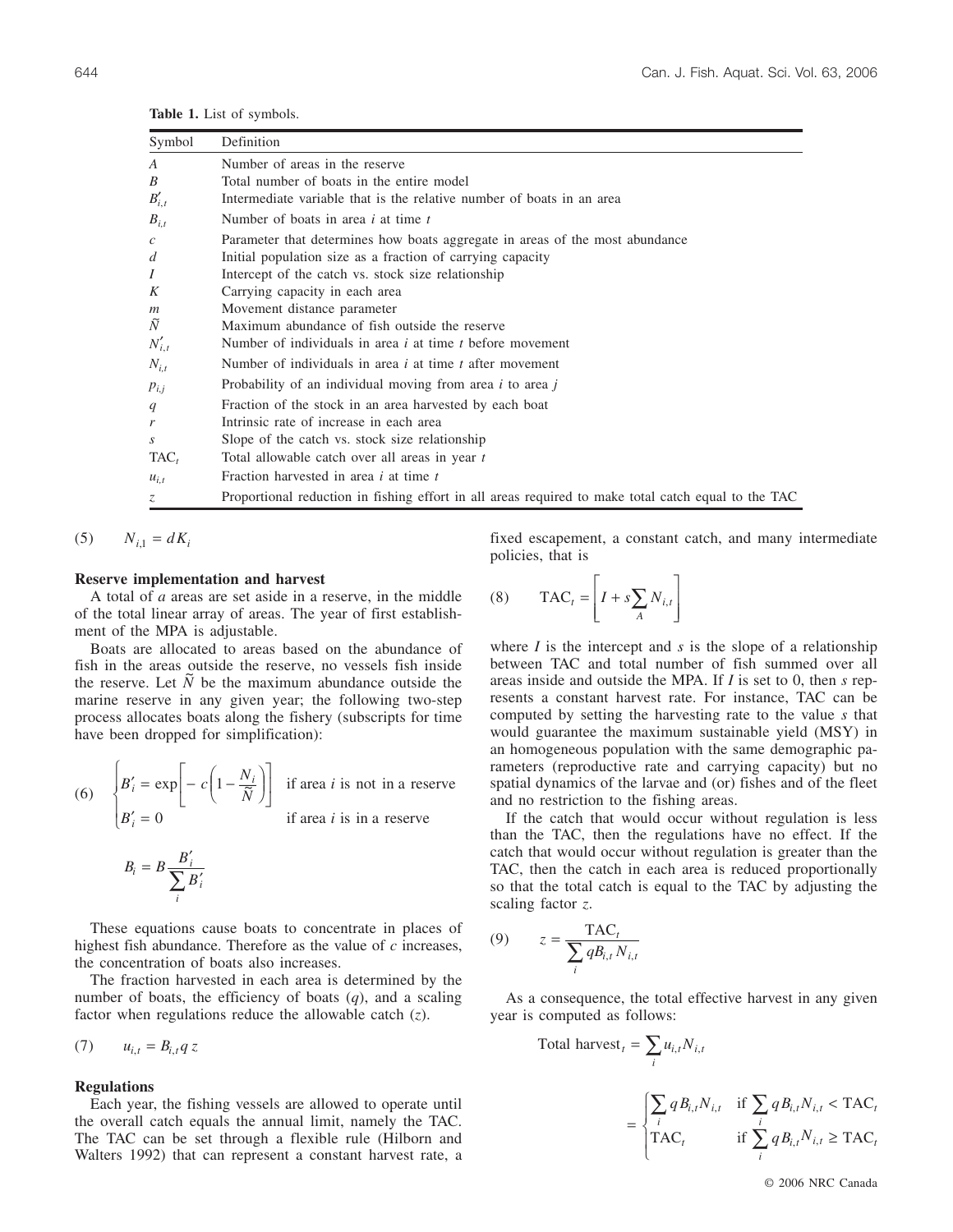**Fig. 1.** Temporal pattern in catch (thick solid line), total fish abundance (thin solid line), and fish abundance outside of reserve (broken line) for scenario 1, where stock was headed towards extinction until a marine protected area was implemented.



**Fig. 2.** Distribution of boats and fish after 100 years in scenario 1. Thick line is the abundance of fish, the thin line is the number of boats.



#### **Further assumptions**

In all scenarios, we have assumed that one MPA of size 20 is implemented in the middle of the 100-unit area, corresponding to 20% of the area in MPAs. The stock always has an intrinsic rate of increase of 0.2 and a carrying capacity in each area of 1000. Under these assumptions, it follows that harvest rate that guarantees the MSY, namely  $s_{MSV}$ , is equal to 10%, whereas the corresponding population size at equilibrium and catch over the coastline are 50 000 and 5000 fishes, respectively. Harvesting rates equal to, or exceeding, 20% would lead to population extinction.

In these simulations, the total number of fishing boats *B* is 1000 and *q* is 0.3, which means that if evenly spread across 100 areas, the exploitation rate in each area would be 30%, which is sufficient to drive the population in each area to extinction. As a consequence, in the absence of a TAC regulation or an MPA, the population would be driven to extinction.

The fleet aggregation parameter *c* has been set to 5 so that fishing effort is mainly clustered along the edges of reserves where fish density is higher. The fish movement rate *m* is set to 3, which allows significant spillover from a reserve. To test the sensitivity of our results to values for *c* and *m*, we ran further simulations using values that range from 1 to 5 for *c* and from 1 to 10 for *m*. A value of  $c = 1$  means that the

**Fig. 3.** Temporal pattern in catch (thick solid line), total fish abundance (thin solid line), and fish abundance outside of reserve (broken line) for scenario 2, where stock was at maximum sustainable yield before marine protected area implementation.



fleet is reasonably uniformly distributed outside the reserve. Increasing values of *c* provide for increasing concentration of fishing effort at the locations of highest fish abundance. A value of  $m = 1$  means that the population is almost sedentary, with little spillover outside the reserve. A value of  $m =$ 10 means that the stock is highly mobile and there is little effect on the reserve.

## **Results**

To illustrate the basic functioning of the model, scenario 1 assumes that the stock begins at *K*/2, but the fishery is poorly regulated and the overall harvest rate is 0.2, so it is headed towards extinction (Fig. 1). In year 30, the MPA is implemented, allowing the stock to rebuild inside the MPA and providing spillover to areas outside the MPA, which in turn leads to a rebuilding of total abundance and catch. The distribution of boats and fish in year 100 of this scenario are illustrated (Fig. 2) with the boats accumulating on the edge of the MPA, and the fish abundance high in the center of the MPA but declining towards its edges. This is a classic illustration of how an MPA can provide increases in yield in an overfished system and prevent population extinction. However, total population size and harvest from this system (50 000 and 5000, respectively) is far less than at MSY. In scenario 2 (Fig. 3), all parameters are the same except that the stock is harvested at  $s_{\text{MSY}}$  (10% per year), holding the stock at the MSY from before implementation of the MPA. When the marine reserve is implemented, management rules still require the annual TAC to be computed as 10% of the overall stock, namely the sum of individuals inside and outside the MPA. The result of the MPA is to cause both the stock size and the catch to decline slightly. In fact, before MPA implementation, the exploitation rate is exactly optimal for MSY management. After the MPA, the fleet can operate only outside the MPA but keeps fishing until the TAC is removed: as a consequence, the harvest rate outside the MPA is higher than  $s_{MSV}$ , and thus the stock declines.

In scenario 3 (Fig. 4), all parameters are the same again except that before MPA implementation, the stock is just at one-tenth of its carrying capacity *K*, i.e., quite overfished, and the TAC is computed by setting the harvest rate *s* (eq. 8) at 15% per year, a level that will allow the stock to rebuild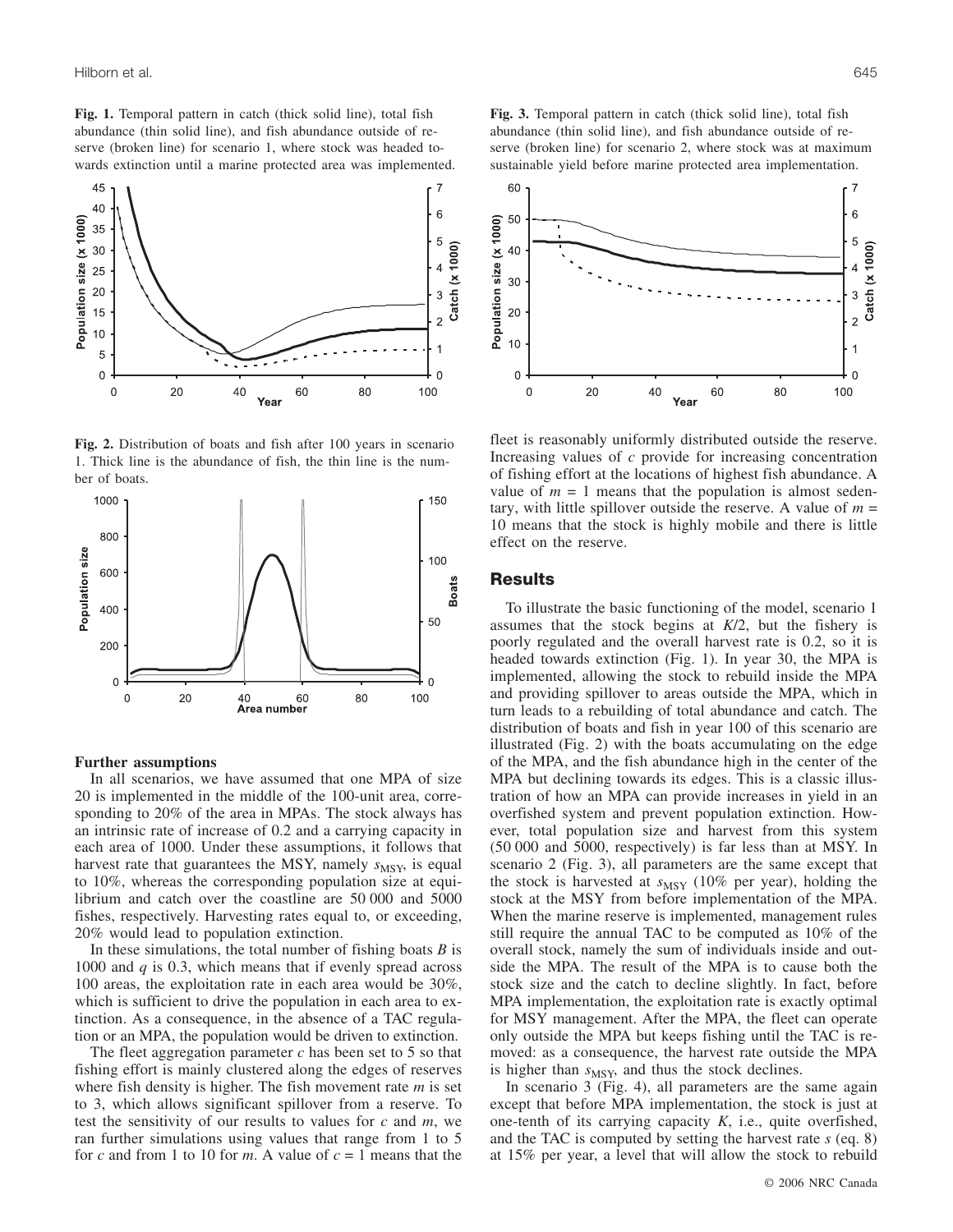|                     | Fleet aggregation parameter $(c)$ |            |            |                |            |  |
|---------------------|-----------------------------------|------------|------------|----------------|------------|--|
| Movement rate $(m)$ |                                   | 2          | 3          | $\overline{4}$ | 5          |  |
|                     | 0.08, 0.37                        | 0.07, 0.36 | 0.08, 0.36 | 0.11, 0.38     | 0.17, 0.41 |  |
| $\mathcal{L}$       | 0.17, 0.34                        | 0.18, 0.32 | 0.22, 0.34 | 0.27, 0.37     | 0.32, 0.40 |  |
| 3                   | 0.55, 0.54                        | 0.67, 0.66 | 0.72, 0.72 | 0.75, 0.75     | 0.77, 0.77 |  |
| $\overline{4}$      | 0.77, 0.77                        | 0.82, 0.82 | 0.85, 0.85 | 0.87, 0.87     | 0.88, 0.88 |  |
|                     | 0.85, 0.85                        | 0.89, 0.89 | 0.90, 0.90 | 0.92, 0.92     | 0.92, 0.92 |  |
| 6                   | 0.90, 0.90                        | 0.92, 0.92 | 0.93, 0.93 | 0.94, 0.94     | 0.95, 0.95 |  |
|                     | 0.93, 0.93                        | 0.94, 0.94 | 0.95, 0.95 | 0.96, 0.96     | 0.96, 0.96 |  |
| 8                   | 0.94, 0.94                        | 0.95, 0.95 | 0.96, 0.96 | 0.96, 0.96     | 0.97, 0.97 |  |
| 9                   | 0.95, 0.95                        | 0.96, 0.96 | 0.97, 0.97 | 0.97, 0.97     | 0.97, 0.97 |  |
| 10                  | 0.96, 0.96                        | 0.97, 0.97 | 0.97, 0.97 | 0.97, 0.97     | 0.98, 0.98 |  |

**Table 2.** Comparison of results for a range of movement rates and fleet aggregation parameters when the exploitation rate is 10% and provides maximum sustainable yield.

**Note:** The first number in each cell is the ratio of catch with a reserve to catch without a reserve. The second number is the ratio of total population with a reserve to total population without a reserve.

**Fig. 4.** Temporal pattern in catch (thick solid line), total fish abundance (thin solid line), and fish abundance outside of reserve (broken line) for scenario 3, where stock was rebuilding from overexploitation before marine protected area implementation.



but still remain overfished. The simulations show that when the MPA is implemented, both catch and stock abundance first decline, then the catch recovers to its previous level and the total stock increases significantly. At the end of 100 years, the catch is the same as it would have been without the MPA, but total abundance is higher. However, both catch and stock remain well below the level that they would have achieved by setting annual TAC at MSY (that is, *s* =  $s_{MSY} = 10\%$ ) with no MPA (scenario 4). Again, when MPA is implemented, a significant portion of the total population cannot be harvested inside the MPA, so the TAC (computed as 15% of the overall stock inside and outside the MPA) can be harvested only outside the MPA; as a consequence, the actual exploitation rate outside the MPA increases substantially above 15%, and thus the population outside the reserve is strongly depleted. The increase in population abundance within the MPA in not able to compensate for the drop in abundance outside the marine reserve.

Scenario 4 (Fig. 5) is identical to scenario 3 except that no MPA is implemented. Instead, the harvest rate *s* to compute TAC is reduced to its MSY level, namely at 10%, in year 30. Both catch and biomass rebuild faster without an MPA and reach higher equilibrium levels than observed in scenario 3.

**Fig. 5.** Temporal pattern in catch (thick solid line), total fish abundance (thin solid line), and fish abundance outside of reserve (broken line) for scenario 4, where stock was rebuilding from overexploitation before year 30, when harvest rate is reduced to 10%. No reserve is implemented in this scenario.



The effect of the implementation of an MPA is shown for a range of *m* and *c* values in a TAC-regulated fishery that is already at its MSY equilibrium ( $s = s_{MSY} = 10\%$ ) (Table 2). We can see that when movement rates are high  $(m > 6)$ , there is very little impact of the reserve, and catch and population size are almost the same with or without the reserve. However, when movement is low  $(m < 3)$ , the impact of the reserve is remarkable. The fishes inside the reserve provide little spillover outside the reserve, while overall TAC is allocated outside the reserve, and as a consequence, stocks outside the reserve are heavily overfished. The catch is greatly diminished and the total population size is lower than without a reserve because the only fish left are found inside the reserve.

Although the impact of movement is very dramatic, the impact of the fleet aggregation parameter *c* is less so. However, when the fish movement rate is low, catch is considerably higher at higher fleet concentration values, which is when the fleet aggregates at the edge of the reserve and concentrates on the fish that do spillover.

The results of an MPA implemented in a fishery with an annual TAC of 15% of the overall stock, which leads to overexploitation but not extinction of the fish population, are reported in Table 3 as the relative performance of an MPA in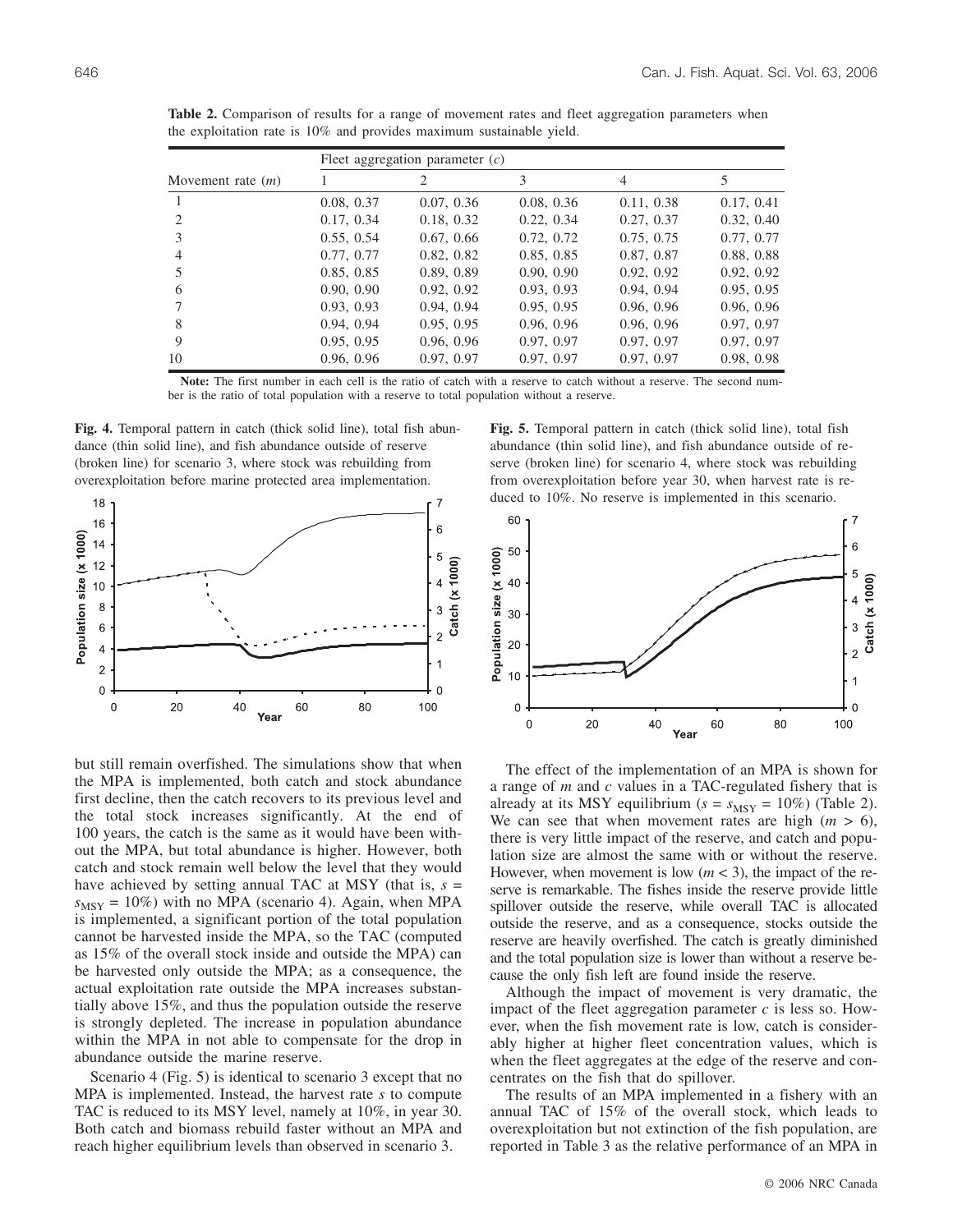|                     | Fleet aggregation parameter $(c)$ |                               |            |                |            |  |
|---------------------|-----------------------------------|-------------------------------|------------|----------------|------------|--|
| Movement rate $(m)$ |                                   | $\mathfrak{D}_{\mathfrak{p}}$ | 3          | $\overline{4}$ | 5.         |  |
|                     | 0.20, 1.39                        | 0.18, 1.35                    | 0.19, 1.34 | 0.26, 1.41     | 0.42, 1.56 |  |
| $\mathcal{L}$       | 0.41, 1.27                        | 0.39, 1.19                    | 0.40, 1.18 | 0.52, 1.29     | 0.71, 1.48 |  |
| 3                   | 0.59, 1.12                        | 0.55, 1.00                    | 0.58, 0.99 | 0.72, 1.12     | 0.88, 1.29 |  |
| $\overline{4}$      | 0.66, 0.90                        | 0.58, 0.73                    | 0.59, 0.71 | 0.69, 0.81     | 0.81, 0.94 |  |
|                     | 0.56, 0.61                        | 0.49, 0.48                    | 0.59, 0.59 | 0.66, 0.66     | 0.71, 0.70 |  |
| 6                   | 0.61, 0.60                        | 0.72, 0.72                    | 0.79, 0.79 | 0.83, 0.82     | 0.85, 0.85 |  |
|                     | 0.76, 0.75                        | 0.83, 0.83                    | 0.87, 0.87 | 0.89, 0.89     | 0.91, 0.91 |  |
| 8                   | 0.84, 0.84                        | 0.89, 0.89                    | 0.91, 0.91 | 0.93, 0.93     | 0.94, 0.93 |  |
| 9                   | 0.89, 0.89                        | 0.92, 0.92                    | 0.93, 0.93 | 0.94, 0.94     | 0.95, 0.95 |  |
| 10                  | 0.91, 0.91                        | 0.94, 0.93                    | 0.95, 0.95 | 0.96, 0.95     | 0.96, 0.96 |  |

**Table 3.** Comparison of results for a range of movement rates and fleet aggregation parameters when the exploitation rate is 15% and the population will be overfished.

**Note:** The first number in each cell is the ratio of catch with a reserve to catch without a reserve. The second number is the ratio of total population with a reserve to total population without a reserve.

|                     | Fleet aggregation parameter $(c)$ |            |            |            |            |  |
|---------------------|-----------------------------------|------------|------------|------------|------------|--|
| Movement rate $(m)$ |                                   | 2          | 3          | 4          |            |  |
|                     | 12.3, 121                         | 11.5, 117  | 11.5, 117  | 14.0, 120  | 25.3, 136  |  |
|                     | 25.5, 110                         | 24.1, 103  | 24.2, 102  | 29.7, 110  | 43.2, 128  |  |
|                     | 36.1, 97.3                        | 33.5, 86.2 | 33.9, 84.2 | 41.1, 94.8 | 52.4, 110  |  |
| $\overline{4}$      | 37.3, 74.2                        | 30.9, 57.3 | 29.7, 53.0 | 34.3, 59.8 | 40.9, 69.9 |  |
|                     | 23.7, 38.5                        | 13.9, 20.5 | 11.4, 16.0 | 12.3, 17.3 | 14.3, 20.2 |  |
| 6                   | 8.92, 12.0                        | 3.79, 4.54 | 2.82, 3.24 | 2.88, 3.30 | 3.24, 3.75 |  |
|                     | 2.91, 3.36                        | 1.18, 1.22 | 0.96, 0.96 | 0.97, 0.97 | 0.97, 0.97 |  |
| 8                   | 1.14, 1.17                        | 0.97, 0.97 | 0.98, 0.98 | 0.98, 0.98 | 0.98, 0.98 |  |
| 9                   | 0.97, 0.97                        | 0.98, 0.98 | 0.98, 0.98 | 0.98, 0.98 | 0.99, 0.99 |  |
| 10                  | 0.98, 0.98                        | 0.98, 0.98 | 0.99, 0.99 | 0.99, 0.99 | 0.99, 0.99 |  |

**Table 4.** Comparison of results for a range of movement rates and fleet aggregation parameters when the exploitation rate is 20% and the population would be driven to extinction without a reserve.

**Note:** The first number in each cell is the ratio of catch with a reserve to catch without a reserve. The second number is the ratio of total population with a reserve to total population without a reserve.

an overharvested TAC fishery with respect to a fishery harvested at its MSY ( $s = s_{MSY}$ ). Although implementation of an MPA might be beneficial to fish abundance (but not to catch) for lower values of *m* in the case of moderate overfishing, simulations show that the establishment of an MPA is never as effective as regulating the fishery by setting the annual TAC to its MSY (namely, by reducing  $s$  to  $s_{MSY}$ ). We know this because at MSY ( $s = 10\%$ ), yield is higher than when  $s = 15\%$ , and the implementation of MPAs with  $s =$ 15% never provides increased yields. In fact, by implementing an MPA in an overfished stock  $(s = 15\%)$ , the equilibrium harvest is about 40% of that achieved at MSY and the equilibrium population size is about 20% of that at MSY. As in Table 2, adding a reserve has little impact when movement rates are high and both catch and population size are about the same. When movement rates are low, again the reserve leads to considerably reduced catch but now leads to higher population sizes. With low movement rates, the populations inside the reserve build to near-virgin condition, while there are few fish outside the reserve. From a population abundance perspective, reserves provide major benefits, but there are no benefits in terms of fisheries yields.

The results for a harvest rate  $s = 20\%$ , which leads to extinction in the long term, are shown in Table 4. In the

100 years of simulation, the population is reduced to very low numbers in the absence of a reserve. As long as movement rates are low enough  $\left(\frac{z}{z}\right)$ , both catch and population size are better with a reserve in place. This is consistent with what we observed in Fig. 1. Thus, reserves result in both population and fisheries benefits when stocks are heavily overfished.

## **Discussion**

This simple model illustrates that the consequences of MPA implementation on both stock abundance and yield will depend on the regulations used to limit catch and that MPA implementation may even have negative consequences on abundance and catch of a TAC-regulated fishery at its MSY if harvesting strategies are not simultaneously modified and vessels allowed to remove all the TAC (computed on the overall stock) outside the MPA. Under these conditions, MPA implementation can slow down rather than increase stock-rebuilding rates (scenarios 3 and 4), and even when the stock is overexploited, we found no catch benefits from MPA establishment unless overexploitation is so intense that stocks are headed towards extinction in the absence of protection though MPA. Thus, MPA implementation may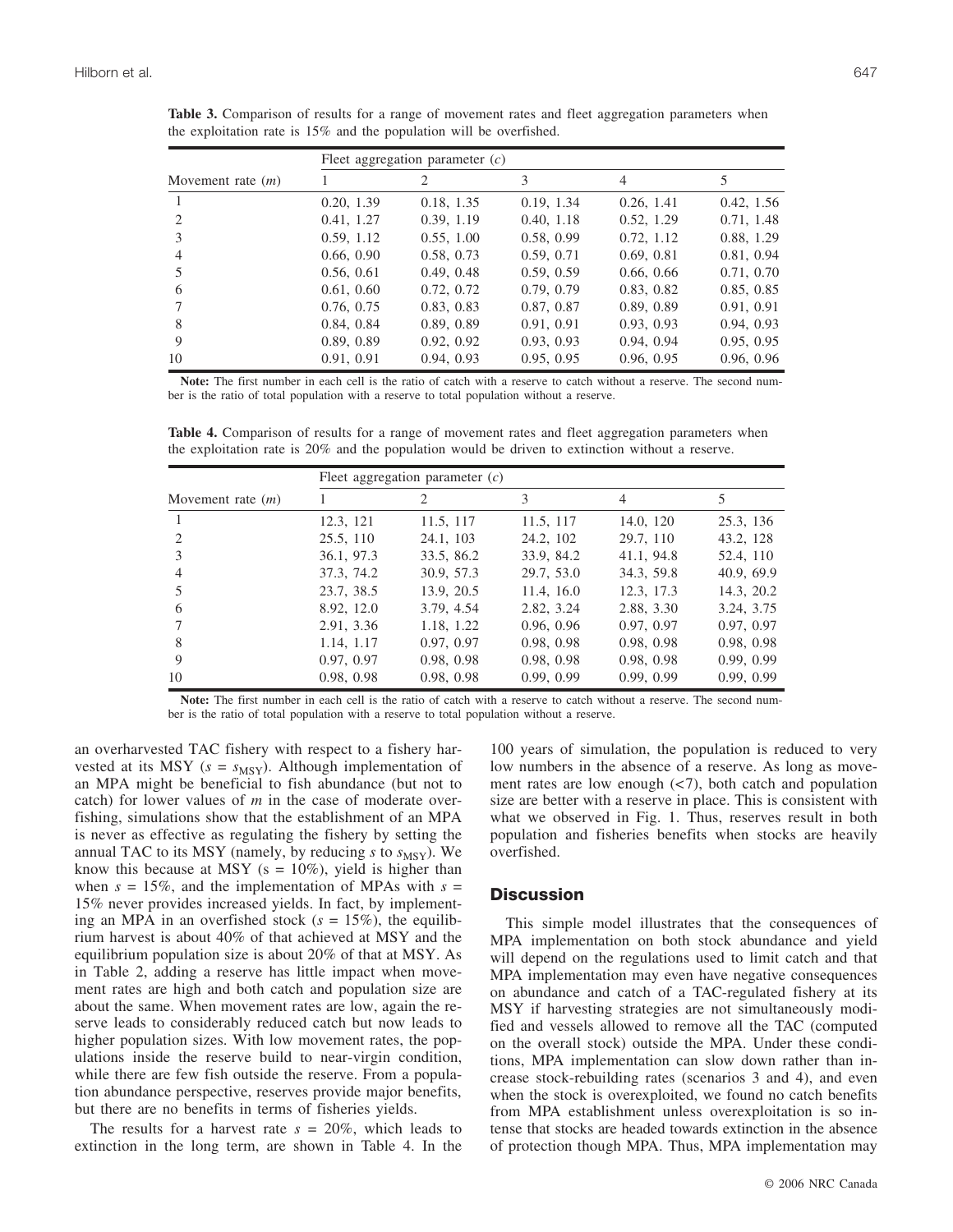not increase fish yields if the fishery is already regulated unless the fishery is heavily overexploited. We have shown results for only a single value for the rate of increase, but because the dimensions of movement rate and rate of increase are scalable, the results should be very general.

This counterintuitive result is easily understood in the spatial context. The allowable harvest set by the regulatory agency on the basis of the overall stock (inside and outside the MPA) will be removed from fewer spatial areas after the MPA is implemented, leading to overexploitation outside the MPA that is not compensated for by the export of individuals from inside the MPA. For the movement rate to be low enough to provide rebuilding inside the MPA, the effect of shifting all of the allowable harvest to 80% of the total area is to provide for more intense exploitation in those areas. Although it might seem reasonable to recalculate the TAC based only on the fish outside the reserve, this will cause a decline in catch, and the joint effect of an MPA and TACreduction policy would need to be compared with catch reduction alone (scenario 4). In general, the results are more pronounced when fish movement is low. As movement rates are increased, the MPA has less impact overall. This is consistent with all previous MPA models. We explored a range of the fleet concentration parameter (*c*), and although it did affect how much of the effort was concentrated at the edge of the reserve, it did not affect the temporal pattern of total catch and stock size.

We also performed further simulations to explore the effects of implementing several smaller reserves rather than just a large one so as to increase the ratio of edge to interior of reserve. As expected, this appears to be identical to increasing the movement rate. For instance, 20% of the area divided into three reserves with the same movement rates provided almost no "reserve effect" and abundance did not increase significantly inside the reserves. Previous models of MPA impacts have not considered existing catch regulations, yet such regulations are the rule rather than the exception in Canadian and US fisheries, where the harvesting effort (as here measured by the number of fishing boats) is so high that it would rapidly deplete the stock if a limit to the allowable catch were not set. We have not considered stochastic dynamics or formalized the uncertainty in stock assessment to which MPAs should provide a buffer. Scenario 3 does have the management regulation at a level that would be considered overfishing in the US (15% harvest rate), which can be thought of as a form of management error. We recognize that the large uncertainties associated with the assessment of stock sizes, unwillingness of managers to reduce catches when stocks are overfished, and lack of compliance with regulations in many places in the world render the management of fisheries with traditional catch and effort control ineffective. Thus our analysis and results are intended to demonstrate that when catch limits are indeed effective, MPA implementation will need to be coordinated with such catch limits. In contrast, scenario 1 shows that when catch limits are ineffective and stocks are headed towards extinction, MPAs are effective in maintaining some biomass and catches. Similarly, MPAs are expected to reduce variability in catches in the face of stochastic variation in recruitment (Sumaila 1998; Sladek-Nowlis and Roberts 1999) and uncertainty in fishing mortalities (Lauck et al. 1998; Mangel 2000), which we did not include in this model.

This analysis (as in almost all previous models of MPAs) is a single-species evaluation and like most current fisheries management ignores the ecological and evolutionary consequences of harvesting marine populations in coastal ecosystems. MPAs and other spatial approaches to management are promising tools for addressing uncertainty and long-term maintenance of populations and ecosystems. Nevertheless, our model results suggest that the effectiveness of MPAs as a fisheries management tool is likely to be influenced by other regulations in place. If significant areas are placed in MPAs, existing TACs will likely need to be reduced to prevent declines in abundance of some species following MPA implementation and concentration of fishing effort outside reserves. In fact, to be effective, TACs need to be computed only on the fraction of the population that is actually harvestable and not on the overall stock inside and outside the MPA. We thus suggest that any future analysis of MPA implementation on fisheries abundance and yield needs to explicitly consider the catch regulatory structure that is in place when the MPAs are introduced.

Important research priorities include determining how including real system complexities into this simple model may influence the conclusions and developing general rules for how to integrate MPAs with existing regulations. We made no attempt to select model parameters to show specific results and thus cannot claim that any particular quantitative results are general. However, we found no combinations of parameters that had a significant MPA effect on abundance inside the reserve that did not show that catches outside the reserve would need to be reduced at the time of MPA implementation. The key message from this initial model is that MPA implementation and traditional TAC regulation may interact in unexpected ways.

A next step in model analysis is to consider models in which larvae disperse more broadly than adults. In addition to adult and juvenile movement, increased reproductive output from older, larger individuals inside MPAs and larval dispersal to adjacent fished areas are means by which MPAs are expected to increase fishery yields (Bohnsack 1992; Palumbi 2001). Including larval dispersal and possible effects of the changed age and size structures on fecundity and reproductive outputs are critical for increasing the biological realism of future models.

### **Acknowledgments**

RH was supported in this work by a grant from the National Science Foundation (Award No. 0308440). FM was also supported by the National Science Foundation (Award No. 0410439). GDL was partially supported by Ministero dell'Istruzione, dell'Università e della Ricerca (MIUR) grant for International Cooperation. We thank Carl Walters, Pamela Nelle, and two anonymous reviewers for comments on a draft of the manuscript.

## **References**

Airamé, S., Dugan, J.E., Lafferty, K.D., Leslie, H.M., McArdle, D.A., and Warner, R.R. 2003. Applying ecological criteria to